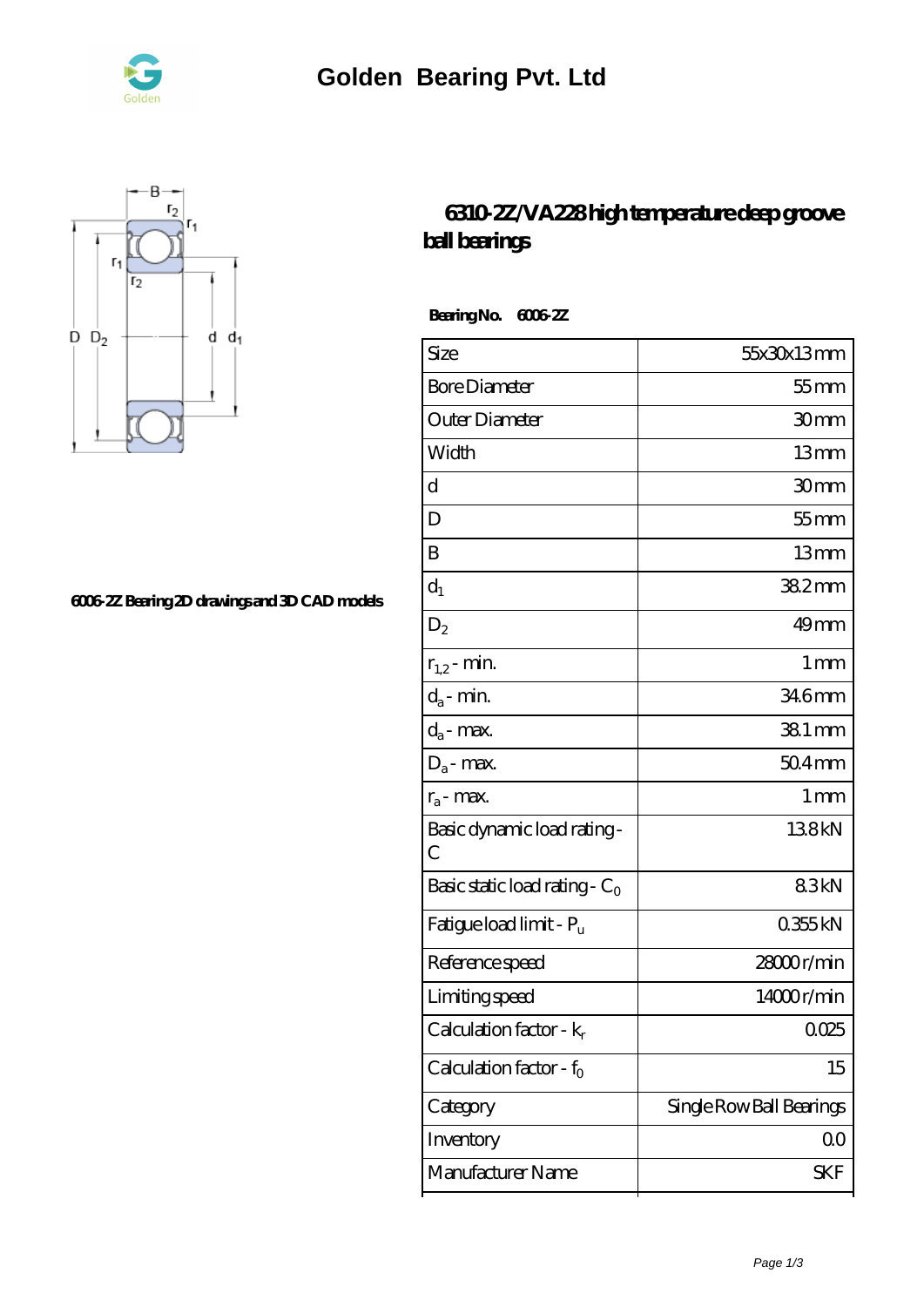

## **[Golden Bearing Pvt. Ltd](https://nrflci.com)**

| Minimum Buy Quantity               | N/A                                                                                                                                                                                                   |
|------------------------------------|-------------------------------------------------------------------------------------------------------------------------------------------------------------------------------------------------------|
| Weight / Kilogram                  | 0.127                                                                                                                                                                                                 |
| Product Group                      | <b>BOO308</b>                                                                                                                                                                                         |
| Enclosure                          | 2 Metal Shields                                                                                                                                                                                       |
| Precision Class                    | ABEC 1   ISO PO                                                                                                                                                                                       |
| Maximum Capacity / Filling<br>Slot | No                                                                                                                                                                                                    |
| Rolling Element                    | <b>Ball Bearing</b>                                                                                                                                                                                   |
| Snap Ring                          | N <sub>o</sub>                                                                                                                                                                                        |
| <b>Internal Special Features</b>   | No                                                                                                                                                                                                    |
| Cage Material                      | Steel                                                                                                                                                                                                 |
| Internal Clearance                 | CO-Medium                                                                                                                                                                                             |
| Inch - Metric                      | Metric                                                                                                                                                                                                |
| Long Description                   | <b>30MM Bore: 55MM</b><br>Outside Diameter; 13MM<br>Outer Race Diameter; 2<br>Metal Shields; Ball Bearing;<br>ABEC 1   ISO PQ No Filling<br>Slot; No Snap Ring No<br><b>Internal Special Features</b> |
| Category                           | Single Row Ball Bearing                                                                                                                                                                               |
| <b>UNSPSC</b>                      | 31171504                                                                                                                                                                                              |
| Harmonized Tariff Code             | 8482105068                                                                                                                                                                                            |
| Noun                               | Bearing                                                                                                                                                                                               |
| Keyword String                     | Ball                                                                                                                                                                                                  |
| Manufacturer URL                   | http://www.skf.com                                                                                                                                                                                    |
| Manufacturer Item Number           | 6006 ZZ                                                                                                                                                                                               |
| Weight/LBS                         | 028                                                                                                                                                                                                   |
| Bore                               | 1.181 Inch   30 Millimeter                                                                                                                                                                            |
| Outer Race Width                   | 0512Inch   13Millimeter                                                                                                                                                                               |
| Outside Diameter                   | 2165Inch   55 Millimeter                                                                                                                                                                              |
| $d_1$                              | 382mm                                                                                                                                                                                                 |
| $D_2$                              | 49 <sub>mm</sub>                                                                                                                                                                                      |
| $r_{1,2}$ min.                     | 1 mm                                                                                                                                                                                                  |
|                                    |                                                                                                                                                                                                       |